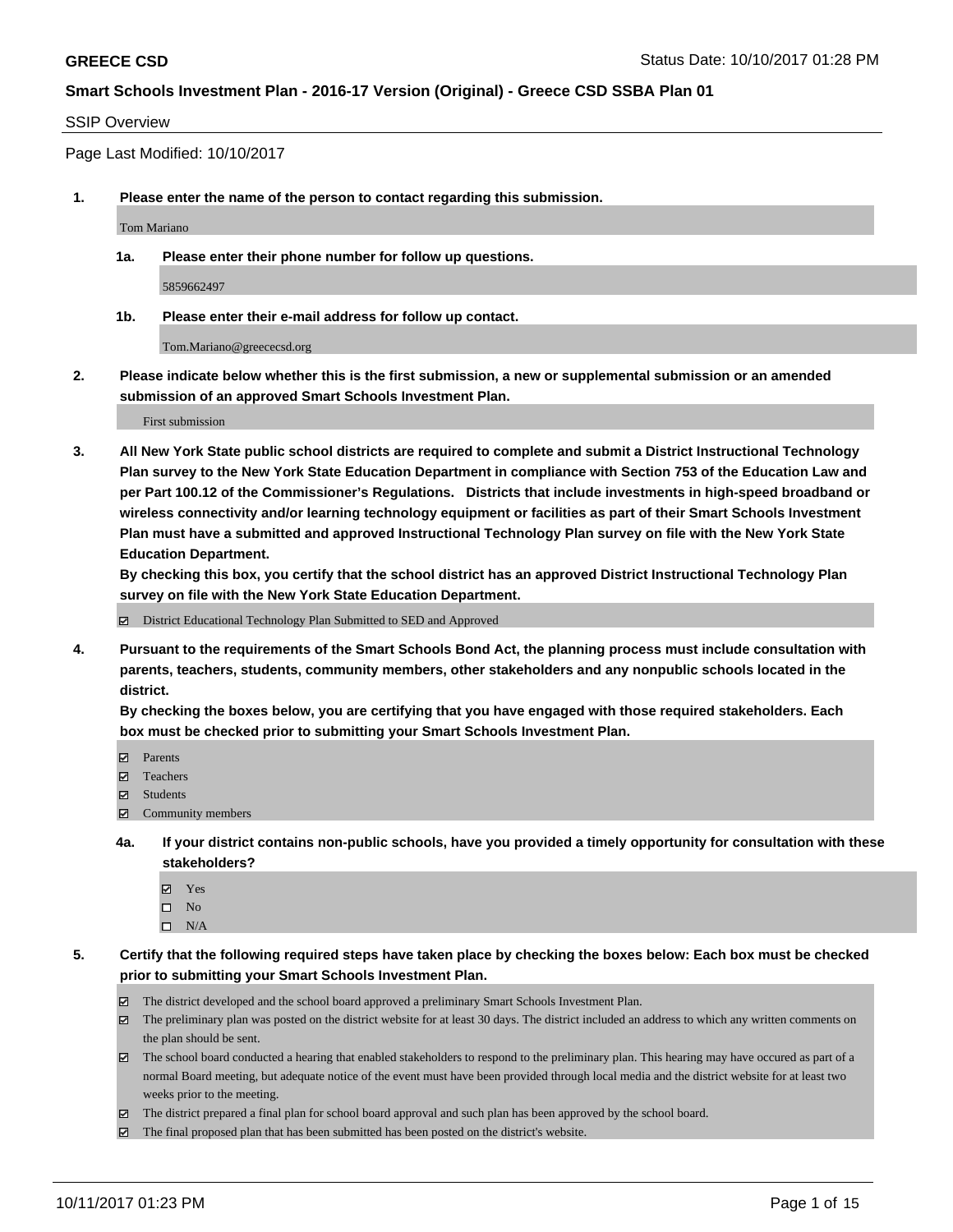#### SSIP Overview

Page Last Modified: 10/10/2017

**5a. Please upload the proposed Smart Schools Investment Plan (SSIP) that was posted on the district's website, along with any supporting materials. Note that this should be different than your recently submitted Educational Technology Survey. The Final SSIP, as approved by the School Board, should also be posted on the website and remain there during the course of the projects contained therein.**

Smart Schools Bond Act Investment Plan #1 (BOE Approved 2-14-2017).pdf

**5b. Enter the webpage address where the final Smart Schools Investment Plan is posted. The Plan should remain posted for the life of the included projects.**

https://sites.google.com/greececsd.org/test/home

**6. Please enter an estimate of the total number of students and staff that will benefit from this Smart Schools Investment Plan based on the cumulative projects submitted to date.**

7,002

**7. An LEA/School District may partner with one or more other LEA/School Districts to form a consortium to pool Smart Schools Bond Act funds for a project that meets all other Smart School Bond Act requirements. Each school district participating in the consortium will need to file an approved Smart Schools Investment Plan for the project and submit a signed Memorandum of Understanding that sets forth the details of the consortium including the roles of each respective district.**

 $\Box$  The district plans to participate in a consortium to partner with other school district(s) to implement a Smart Schools project.

**8. Please enter the name and 6-digit SED Code for each LEA/School District participating in the Consortium.**

| <b>Partner LEA/District</b> | <b>ISED BEDS Code</b> |
|-----------------------------|-----------------------|
| (No Response)               | (No Response)         |

**9. Please upload a signed Memorandum of Understanding with all of the participating Consortium partners.**

(No Response)

**10. Your district's Smart Schools Bond Act Allocation is:**

\$7,895,681

**11. Enter the budget sub-allocations by category that you are submitting for approval at this time. If you are not budgeting SSBA funds for a category, please enter 0 (zero.) If the value entered is \$0, you will not be required to complete that survey question.**

|                                       | Sub-        |
|---------------------------------------|-------------|
|                                       | Allocations |
| <b>School Connectivity</b>            | 1,610,680   |
| Connectivity Projects for Communities | 0           |
| <b>Classroom Technology</b>           | 0           |
| Pre-Kindergarten Classrooms           | 0           |
| Replace Transportable Classrooms      | 0           |
| <b>High-Tech Security Features</b>    | 0           |
| Totals:                               | 1,610,680   |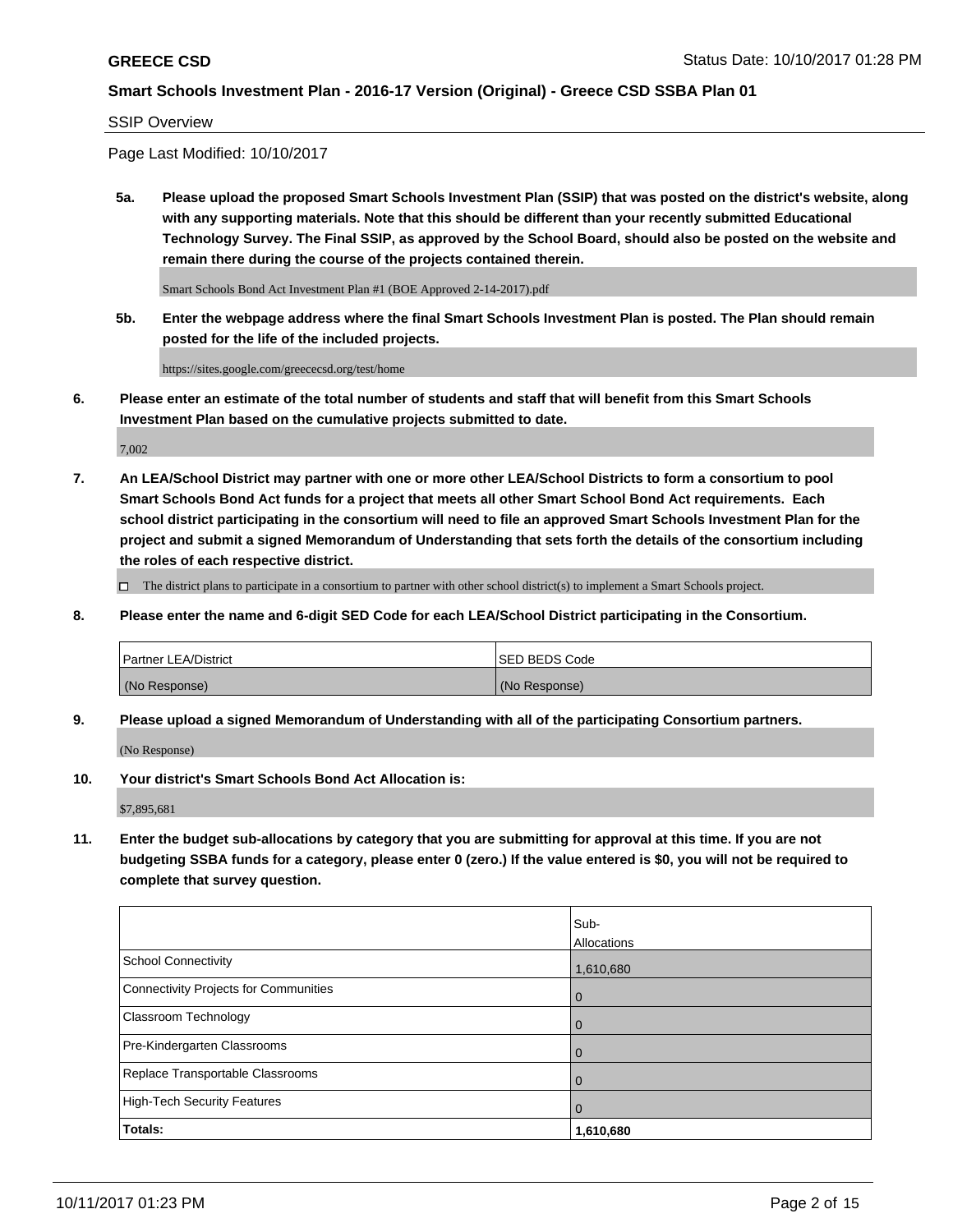#### School Connectivity

Page Last Modified: 10/06/2017

- **1. In order for students and faculty to receive the maximum benefit from the technology made available under the Smart Schools Bond Act, their school buildings must possess sufficient connectivity infrastructure to ensure that devices can be used during the school day. Smart Schools Investment Plans must demonstrate that:**
	- **sufficient infrastructure that meets the Federal Communications Commission's 100 Mbps per 1,000 students standard currently exists in the buildings where new devices will be deployed, or**
	- **is a planned use of a portion of Smart Schools Bond Act funds, or**
	- **is under development through another funding source.**

**Smart Schools Bond Act funds used for technology infrastructure or classroom technology investments must increase the number of school buildings that meet or exceed the minimum speed standard of 100 Mbps per 1,000 students and staff within 12 months. This standard may be met on either a contracted 24/7 firm service or a "burstable" capability. If the standard is met under the burstable criteria, it must be:**

**1. Specifically codified in a service contract with a provider, and**

**2. Guaranteed to be available to all students and devices as needed, particularly during periods of high demand, such as computer-based testing (CBT) periods.**

**Please describe how your district already meets or is planning to meet this standard within 12 months of plan submission.**

We currently exceed the Federal Communications Commission minimum speed standard of 100Mbps per 1,000 students in each school setting. All of our buildings currently are connected via 10GB fiber network and connect to our internet provider with a 7GB connection.

- **1a. If a district believes that it will be impossible to meet this standard within 12 months, it may apply for a waiver of this requirement, as described on the Smart Schools website. The waiver must be filed and approved by SED prior to submitting this survey.**
	- By checking this box, you are certifying that the school district has an approved waiver of this requirement on file with the New York State Education Department.

#### **2. Connectivity Speed Calculator (Required)**

|                         | Number of<br><b>Students</b> | Multiply by<br>100 Kbps | Divide by 1000 Current Speed<br>to Convert to<br>Required<br>Speed in Mb | in Mb | Expected<br>Speed to be<br>Attained Within   Required<br>12 Months | <b>Expected Date</b><br><b>When</b><br>Speed Will be |
|-------------------------|------------------------------|-------------------------|--------------------------------------------------------------------------|-------|--------------------------------------------------------------------|------------------------------------------------------|
|                         |                              |                         |                                                                          |       |                                                                    | Met                                                  |
| <b>Calculated Speed</b> | 12,521                       | 1,252,100               | 1252.1                                                                   | 7000  | 7000                                                               | current                                              |

# **3. Describe how you intend to use Smart Schools Bond Act funds for high-speed broadband and/or wireless connectivity projects in school buildings.**

This project will allow us to complete the upgrade of the wireless infrastructure of all our secondary schools. We will upgrade from one wireless access point (WAP) for every three classrooms to one WAP per classroom, replace all the switches in our wiring closets and replace all controllers. This will allow us to implement the 802.11ac wireless protocol (currently  $802.11a/b/g/n$ ) in all classrooms to support our one to one student device initiative and computer based testing.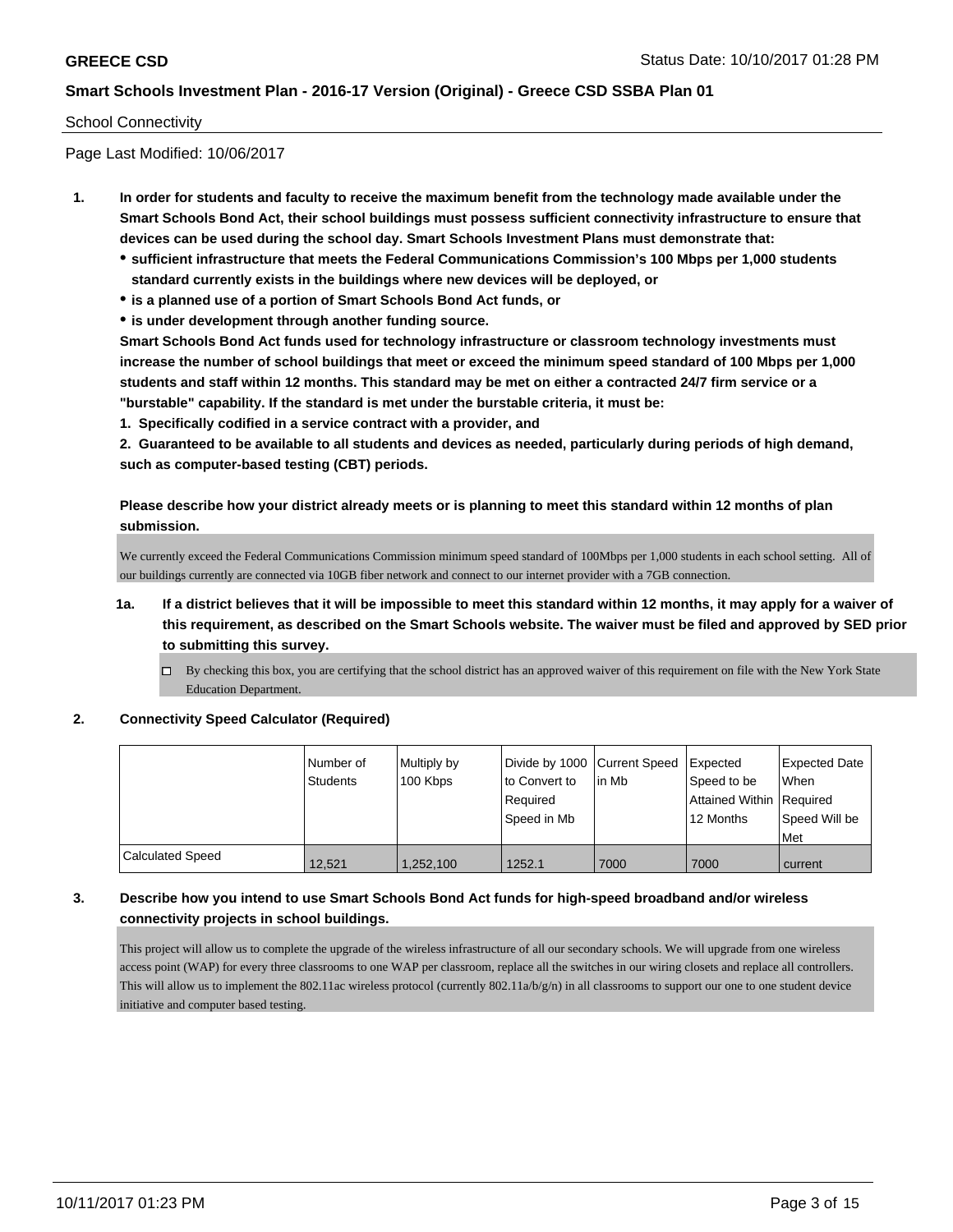#### School Connectivity

Page Last Modified: 10/06/2017

**4. Describe the linkage between the district's District Instructional Technology Plan and the proposed projects. (There should be a link between your response to this question and your response to Question 1 in Part E. Curriculum and Instruction "What are the district's plans to use digital connectivity and technology to improve teaching and learning?)**

Goals 2.1 through 2.5 of our district technology plan speak to the integration of technology in all curricular areas allowing students to customize their learning, access global resources, engage in project-based learning and collaborative experiences all while their progress is carefully and securely tracked and supported by teachers. This infrastructure work is required for us to go forward with our one to one program that will further increase access our students' access to these opportunities and be ready for computer based testing.

**5. If the district wishes to have students and staff access the Internet from wireless devices within the school building, or in close proximity to it, it must first ensure that it has a robust Wi-Fi network in place that has sufficient bandwidth to meet user demand.**

**Please describe how you have quantified this demand and how you plan to meet this demand.**

We have seen a rapid increase in the use of mobile technology in our schools over the last several years and expect it to grow, especially as we begin our implementation of one to one student devices and plan for computer based testing. Our current wireless network was designed in 2006 to support 1,500 devices. Today we have over 12,000 devices attempting to connect each day. Working with our regional BOCES we have determined that an upgrade as described above (one WAP per classroom at the current standards with up-to-date controllers and switches) will support the increased demand in our classrooms and allow each student in each school to connect.

**6. As indicated on Page 5 of the guidance, the Office of Facilities Planning will have to conduct a preliminary review of all capital projects, including connectivity projects.**

**Please indicate on a separate row each project number given to you by the Office of Facilities Planning.**

| Project Number        |  |
|-----------------------|--|
| 26-05-01-06-7-999-BA1 |  |

**7. Certain high-tech security and connectivity infrastructure projects may be eligible for an expedited review process as determined by the Office of Facilities Planning.**

**Was your project deemed eligible for streamlined review?**

Yes

**7a. Districts that choose the Streamlined Review Process will be required to certify that they have reviewed all installations with their licensed architect or engineer of record and provide that person's name and license number. The licensed professional must review the products and proposed method of installation prior to implementation and review the work during and after completion in order to affirm that the work was codecompliant, if requested.**

I certify that I have reviewed all installations with a licensed architect or engineer of record.

**8. Include the name and license number of the architect or engineer of record.**

| <i>Name</i>         | License Number |
|---------------------|----------------|
| Anthony R Marchetti | 81533          |

**9. If you are submitting an allocation for School Connectivity complete this table. Note that the calculated Total at the bottom of the table must equal the Total allocation for this category that you entered in the SSIP Overview overall budget.**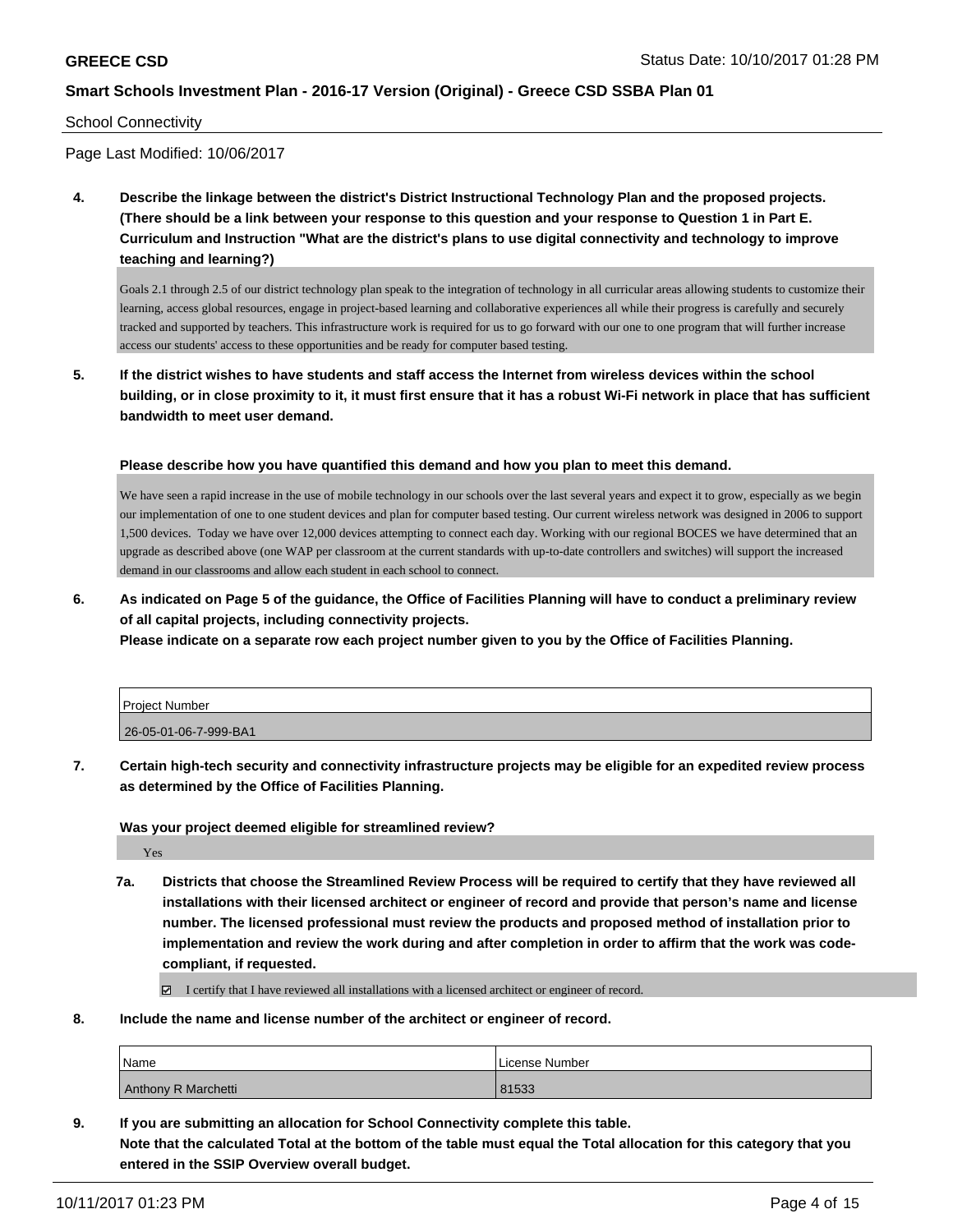#### School Connectivity

Page Last Modified: 10/06/2017

|                                            | Sub-          |
|--------------------------------------------|---------------|
|                                            | Allocation    |
| Network/Access Costs                       | 1,513,980     |
| <b>Outside Plant Costs</b>                 | (No Response) |
| School Internal Connections and Components | 96,700        |
| <b>Professional Services</b>               | (No Response) |
| Testing                                    | (No Response) |
| <b>Other Upfront Costs</b>                 | (No Response) |
| <b>Other Costs</b>                         | (No Response) |
| Totals:                                    | 1,610,680     |

**10. Please detail the type, quantity, per unit cost and total cost of the eligible items under each sub-category. This is especially important for any expenditures listed under the "Other" category. All expenditures must be eligible for tax-exempt financing to be reimbursed through the SSBA. Sufficient detail must be provided so that we can verify this is the case. If you have any questions, please contact us directly through smartschools@nysed.gov. NOTE: Wireless Access Points should be included in this category, not under Classroom Educational Technology, except those that will be loaned/purchased for nonpublic schools.**

| Select the allowable expenditure | Item to be purchased<br>Quantity                          |     | Cost per Item | <b>Total Cost</b> |
|----------------------------------|-----------------------------------------------------------|-----|---------------|-------------------|
| type.                            |                                                           |     |               |                   |
| Repeat to add another item under |                                                           |     |               |                   |
| each type.                       |                                                           |     |               |                   |
| Network/Access Costs             | Cisco 8540 Wireless Controllers                           | 3   | 24.160        | 72.480            |
| Network/Access Costs             | Cisco 3702 Wireless Access Point                          | 700 | 825           | 577.500           |
| Network/Access Costs             | Cisco 3850 Wireless MGig Switches                         | 120 | 7,200         | 864,000           |
| <b>Connections/Components</b>    | Cisco Catalyst 3850 2x 10GE Network<br>Module             | 10  | 1,200         | 12,000            |
| Connections/Components           | Cisco Access Point Controller<br>Licenses (LIC-CT8540-1A) | 700 | 121           | 84.700            |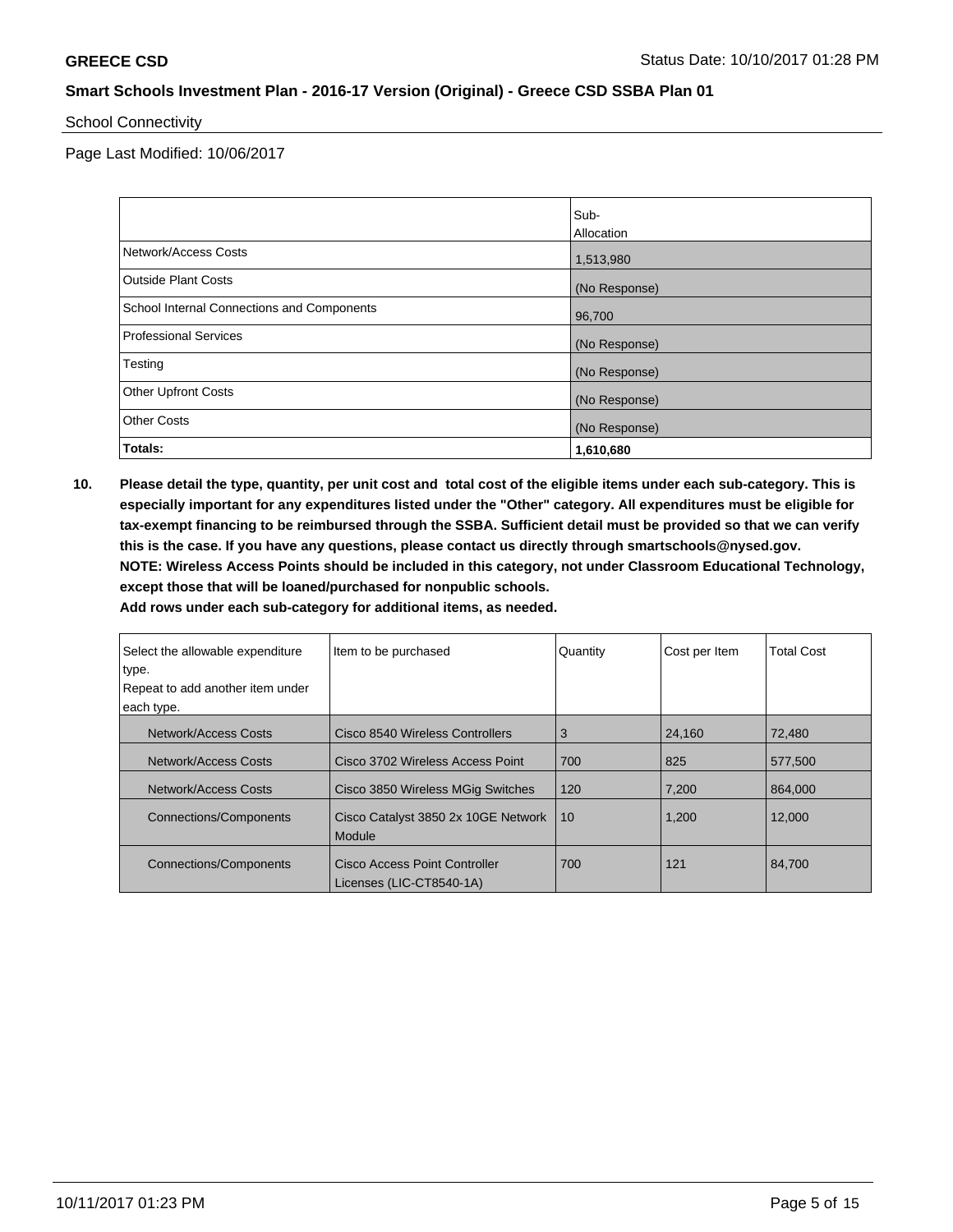Community Connectivity (Broadband and Wireless)

Page Last Modified: 10/06/2017

**1. Describe how you intend to use Smart Schools Bond Act funds for high-speed broadband and/or wireless connectivity projects in the community.**

(No Response)

**2. Please describe how the proposed project(s) will promote student achievement and increase student and/or staff access to the Internet in a manner that enhances student learning and/or instruction outside of the school day and/or school building.**

(No Response)

**3. Community connectivity projects must comply with all the necessary local building codes and regulations (building and related permits are not required prior to plan submission).**

 $\Box$  I certify that we will comply with all the necessary local building codes and regulations.

**4. Please describe the physical location of the proposed investment.**

(No Response)

**5. Please provide the initial list of partners participating in the Community Connectivity Broadband Project, along with their Federal Tax Identification (Employer Identification) number.**

| <b>Project Partners</b> | l Federal ID # |
|-------------------------|----------------|
| (No Response)           | (No Response)  |

**6. If you are submitting an allocation for Community Connectivity, complete this table. Note that the calculated Total at the bottom of the table must equal the Total allocation for this category that you entered in the SSIP Overview overall budget.**

|                                    | Sub-Allocation |
|------------------------------------|----------------|
| Network/Access Costs               | (No Response)  |
| <b>Outside Plant Costs</b>         | (No Response)  |
| <b>Tower Costs</b>                 | (No Response)  |
| <b>Customer Premises Equipment</b> | (No Response)  |
| <b>Professional Services</b>       | (No Response)  |
| Testing                            | (No Response)  |
| <b>Other Upfront Costs</b>         | (No Response)  |
| <b>Other Costs</b>                 | (No Response)  |
| Totals:                            | 0              |

**7. Please detail the type, quantity, per unit cost and total cost of the eligible items under each sub-category. This is especially important for any expenditures listed under the "Other" category. All expenditures must be capital-bond eligible to be reimbursed through the SSBA. If you have any questions, please contact us directly through smartschools@nysed.gov.**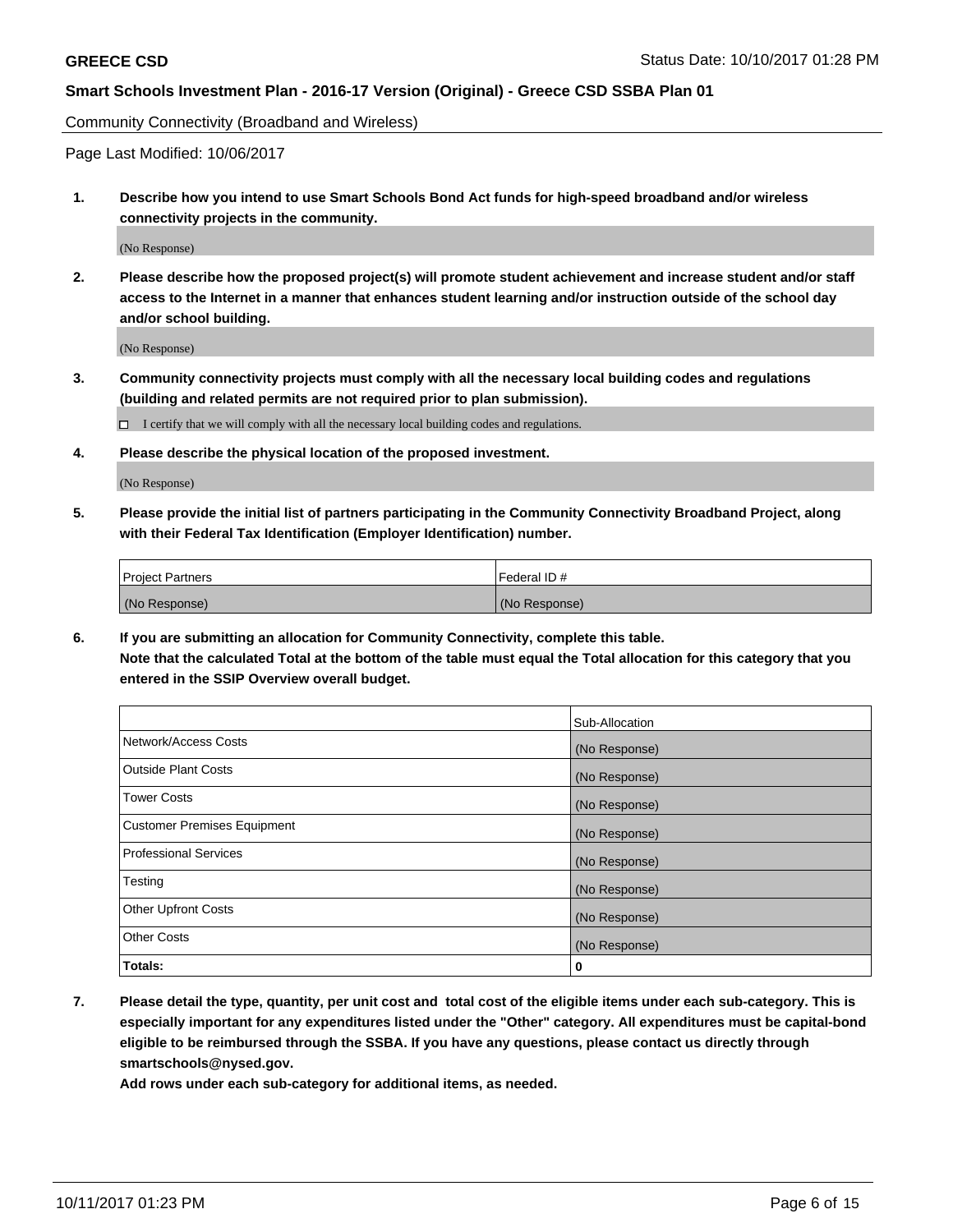Community Connectivity (Broadband and Wireless)

Page Last Modified: 10/06/2017

| Select the allowable expenditure | Item to be purchased | Quantity      | Cost per Item | <b>Total Cost</b> |
|----------------------------------|----------------------|---------------|---------------|-------------------|
| type.                            |                      |               |               |                   |
| Repeat to add another item under |                      |               |               |                   |
| each type.                       |                      |               |               |                   |
| (No Response)                    | (No Response)        | (No Response) | (No Response) | (No Response)     |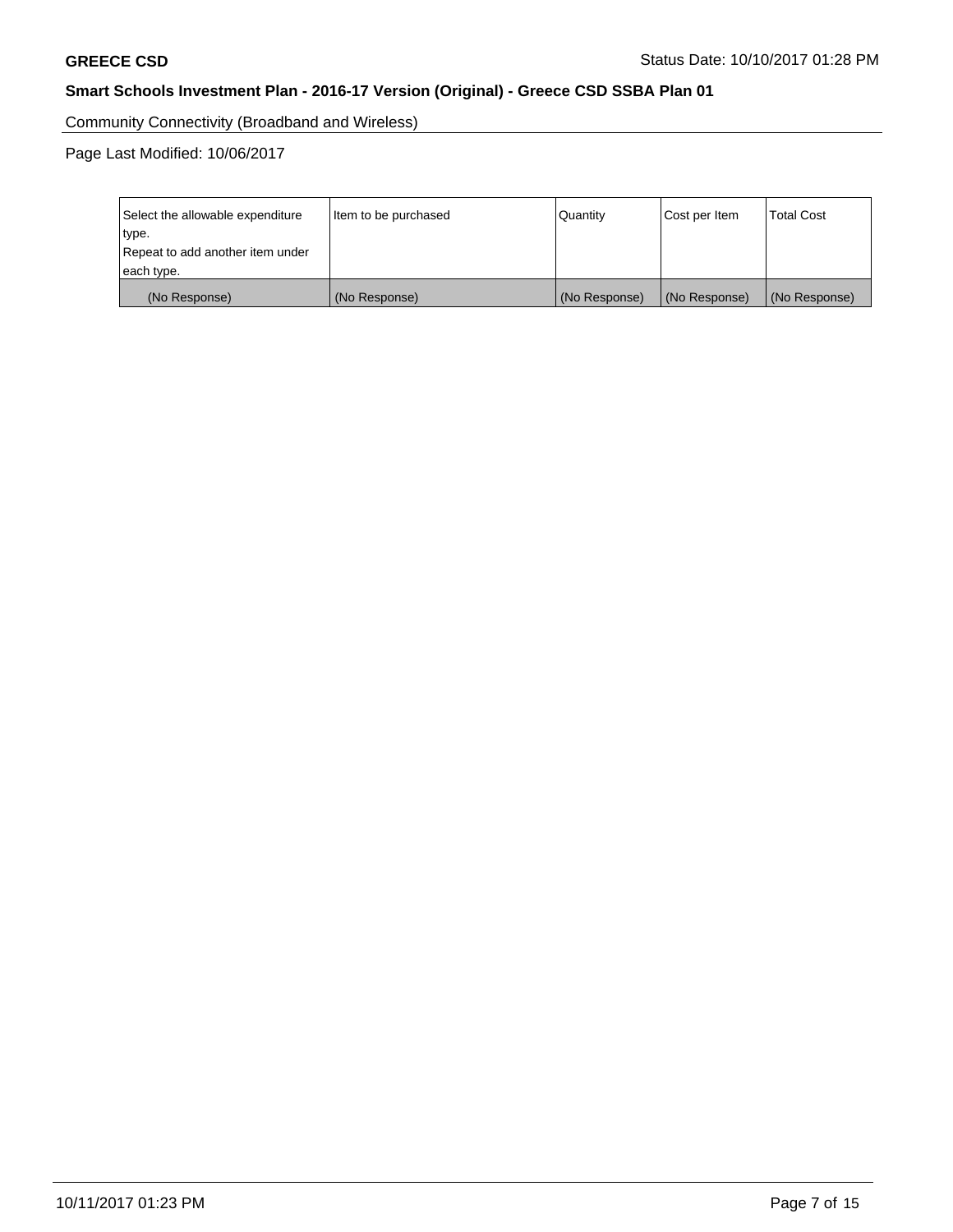#### Classroom Learning Technology

Page Last Modified: 10/06/2017

**1. In order for students and faculty to receive the maximum benefit from the technology made available under the Smart Schools Bond Act, their school buildings must possess sufficient connectivity infrastructure to ensure that devices can be used during the school day. Smart Schools Investment Plans must demonstrate that sufficient infrastructure that meets the Federal Communications Commission's 100 Mbps per 1,000 students standard currently exists in the buildings where new devices will be deployed, or is a planned use of a portion of Smart Schools Bond Act funds, or is under development through another funding source.**

**Smart Schools Bond Act funds used for technology infrastructure or classroom technology investments must increase the number of school buildings that meet or exceed the minimum speed standard of 100 Mbps per 1,000 students and staff within 12 months. This standard may be met on either a contracted 24/7 firm service or a "burstable" capability. If the standard is met under the burstable criteria, it must be:**

**1. Specifically codified in a service contract with a provider, and**

**2. Guaranteed to be available to all students and devices as needed, particularly during periods of high demand, such as computer-based testing (CBT) periods.**

**Please describe how your district already meets or is planning to meet this standard within 12 months of plan submission.**

(No Response)

- **1a. If a district believes that it will be impossible to meet this standard within 12 months, it may apply for a waiver of this requirement, as described on the Smart Schools website. The waiver must be filed and approved by SED prior to submitting this survey.**
	- $\Box$  By checking this box, you are certifying that the school district has an approved waiver of this requirement on file with the New York State Education Department.
- **2. Connectivity Speed Calculator (Required)**

|                         | Number of<br><b>Students</b> | Multiply by<br>100 Kbps | Divide by 1000 Current Speed<br>to Convert to<br>Reauired<br>Speed in Mb | l in Mb          | Expected<br>Speed to be<br>Attained Within   Required<br>12 Months | Expected Date<br>When<br>Speed Will be<br>Met |
|-------------------------|------------------------------|-------------------------|--------------------------------------------------------------------------|------------------|--------------------------------------------------------------------|-----------------------------------------------|
| <b>Calculated Speed</b> | (No<br>Response)             | (No Response)           | (No<br>Response)                                                         | (No<br>Response) | (No<br>Response)                                                   | (No<br>Response)                              |

**3. If the district wishes to have students and staff access the Internet from wireless devices within the school building, or in close proximity to it, it must first ensure that it has a robust Wi-Fi network in place that has sufficient bandwidth to meet user demand.**

**Please describe how you have quantified this demand and how you plan to meet this demand.**

(No Response)

**4. All New York State public school districts are required to complete and submit an Instructional Technology Plan survey to the New York State Education Department in compliance with Section 753 of the Education Law and per Part 100.12 of the Commissioner's Regulations.**

**Districts that include educational technology purchases as part of their Smart Schools Investment Plan must have a submitted and approved Instructional Technology Plan survey on file with the New York State Education Department.**

By checking this box, you are certifying that the school district has an approved Instructional Technology Plan survey on file with the New York State Education Department.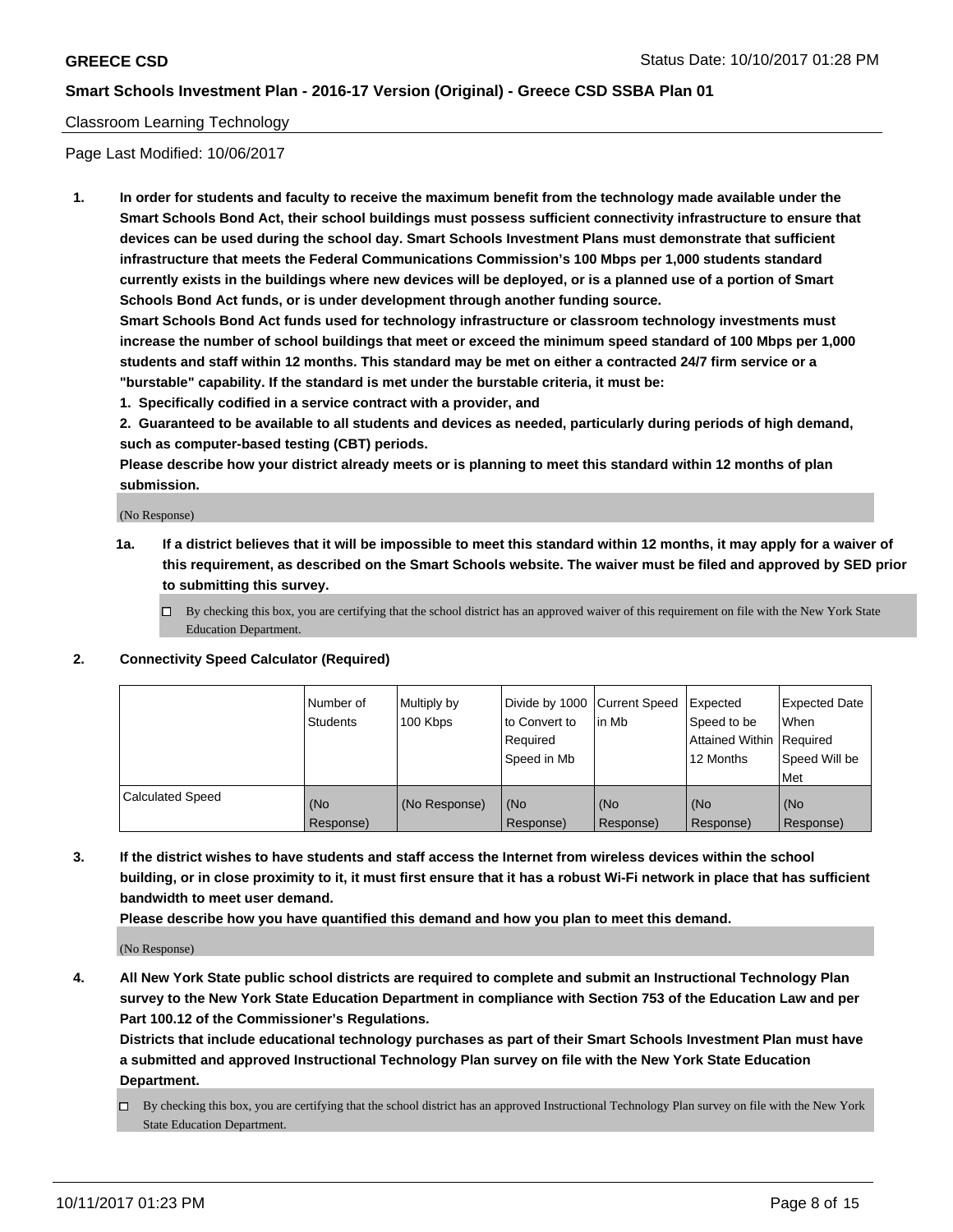#### Classroom Learning Technology

Page Last Modified: 10/06/2017

**5. Describe the devices you intend to purchase and their compatibility with existing or planned platforms or systems. Specifically address the adequacy of each facility's electrical, HVAC and other infrastructure necessary to install and support the operation of the planned technology.**

(No Response)

- **6. Describe how the proposed technology purchases will:**
	- **> enhance differentiated instruction;**
	- **> expand student learning inside and outside the classroom;**
	- **> benefit students with disabilities and English language learners; and**
	- **> contribute to the reduction of other learning gaps that have been identified within the district.**

**The expectation is that districts will place a priority on addressing the needs of students who struggle to succeed in a rigorous curriculum. Responses in this section should specifically address this concern and align with the district's Instructional Technology Plan (in particular Question 2 of E. Curriculum and Instruction: "Does the district's instructional technology plan address the needs of students with disabilities to ensure equitable access to instruction, materials and assessments?" and Question 3 of the same section: "Does the district's instructional technology plan address the provision of assistive technology specifically for students with disabilities to ensure access to and participation in the general curriculum?"**

(No Response)

**7. Where appropriate, describe how the proposed technology purchases will enhance ongoing communication with parents and other stakeholders and help the district facilitate technology-based regional partnerships, including distance learning and other efforts.**

(No Response)

**8. Describe the district's plan to provide professional development to ensure that administrators, teachers and staff can employ the technology purchased to enhance instruction successfully.**

**Note: This response should be aligned and expanded upon in accordance with your district's response to Question 1 of F. Professional Development of your Instructional Technology Plan: "Please provide a summary of professional development offered to teachers and staff, for the time period covered by this plan, to support technology to enhance teaching and learning. Please include topics, audience and method of delivery within your summary."**

(No Response)

- **9. Districts must contact the SUNY/CUNY teacher preparation program that supplies the largest number of the district's new teachers to request advice on innovative uses and best practices at the intersection of pedagogy and educational technology.**
	- By checking this box, you certify that you have contacted the SUNY/CUNY teacher preparation program that supplies the largest number of your new teachers to request advice on these issues.
	- **9a. Please enter the name of the SUNY or CUNY Institution that you contacted.**

(No Response)

**9b. Enter the primary Institution phone number.**

(No Response)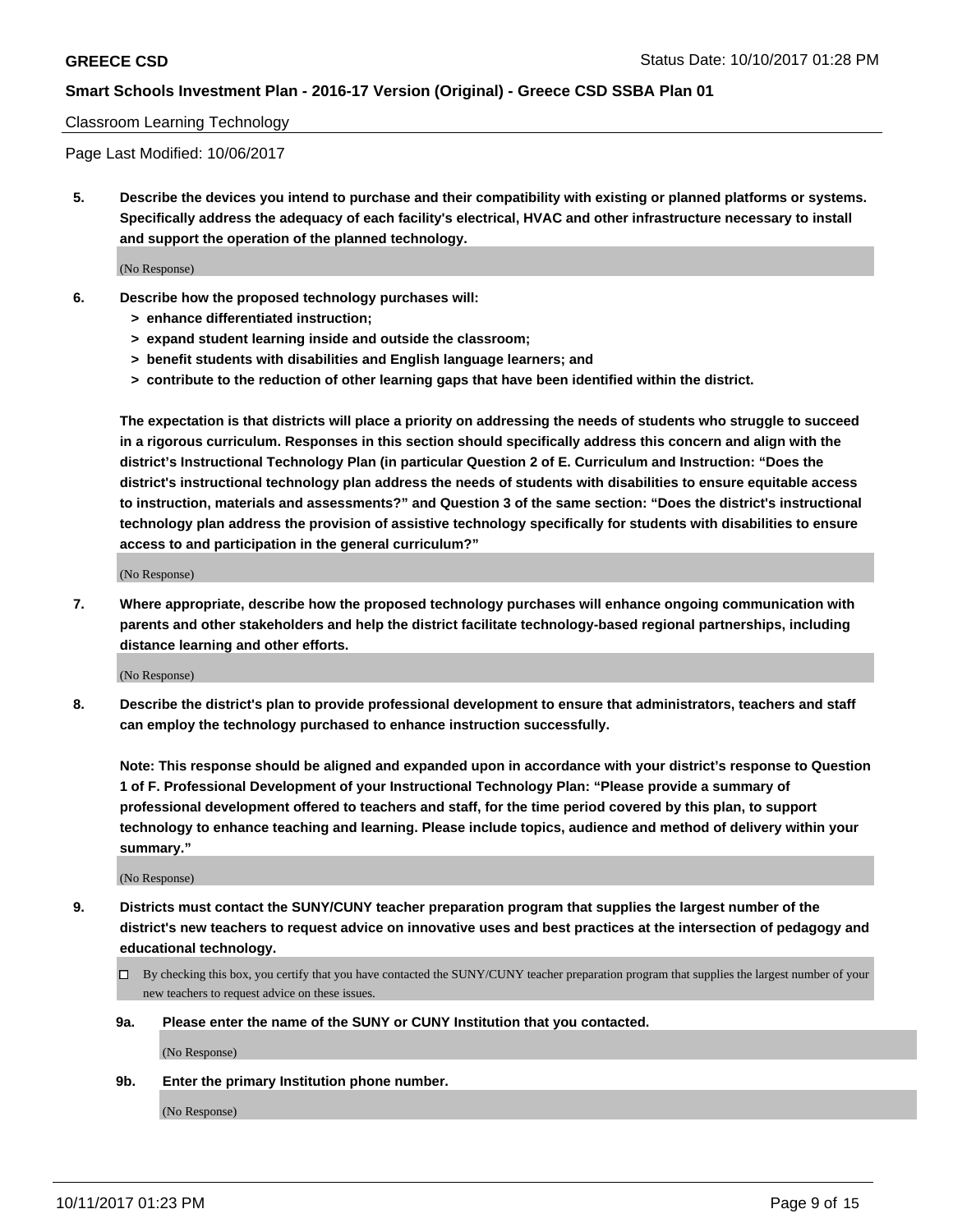Classroom Learning Technology

Page Last Modified: 10/06/2017

**9c. Enter the name of the contact person with whom you consulted and/or will be collaborating with on innovative uses of technology and best practices.**

(No Response)

**10. A district whose Smart Schools Investment Plan proposes the purchase of technology devices and other hardware must account for nonpublic schools in the district.**

**Are there nonpublic schools within your school district?**

Yes

 $\square$  No

**11. Nonpublic Classroom Technology Loan Calculator**

**The Smart Schools Bond Act provides that any Classroom Learning Technology purchases made using Smart Schools funds shall be lent, upon request, to nonpublic schools in the district. However, no school district shall be required to loan technology in amounts greater than the total obtained and spent on technology pursuant to the Smart Schools Bond Act and the value of such loan may not exceed the total of \$250 multiplied by the nonpublic school enrollment in the base year at the time of enactment.**

**See:**

**http://www.p12.nysed.gov/mgtserv/smart\_schools/docs/Smart\_Schools\_Bond\_Act\_Guidance\_04.27.15\_Final.pdf.**

|                                       | 1. Classroom   | l 2. Public   | 3. Nonpublic | l 4. Sum of | 15. Total Per                                                                                 | 6. Total       |
|---------------------------------------|----------------|---------------|--------------|-------------|-----------------------------------------------------------------------------------------------|----------------|
|                                       | Technology     | Enrollment    | Enrollment   | Public and  | Pupil Sub-                                                                                    | Nonpublic Loan |
|                                       | Sub-allocation | $(2014 - 15)$ | $(2014-15)$  | l Nonpublic | allocation                                                                                    | Amount         |
|                                       |                |               |              | Enrollment  |                                                                                               |                |
| Calculated Nonpublic Loan<br>  Amount |                |               |              |             | (No Response)   (No Response)   (No Response)   (No Response)   (No Response)   (No Response) |                |

**12. To ensure the sustainability of technology purchases made with Smart Schools funds, districts must demonstrate a long-term plan to maintain and replace technology purchases supported by Smart Schools Bond Act funds. This sustainability plan shall demonstrate a district's capacity to support recurring costs of use that are ineligible for Smart Schools Bond Act funding such as device maintenance, technical support, Internet and wireless fees, maintenance of hotspots, staff professional development, building maintenance and the replacement of incidental items. Further, such a sustainability plan shall include a long-term plan for the replacement of purchased devices and equipment at the end of their useful life with other funding sources.**

 $\Box$  By checking this box, you certify that the district has a sustainability plan as described above.

**13. Districts must ensure that devices purchased with Smart Schools Bond funds will be distributed, prepared for use, maintained and supported appropriately. Districts must maintain detailed device inventories in accordance with generally accepted accounting principles.**

By checking this box, you certify that the district has a distribution and inventory management plan and system in place.

**14. If you are submitting an allocation for Classroom Learning Technology complete this table. Note that the calculated Total at the bottom of the table must equal the Total allocation for this category that you entered in the SSIP Overview overall budget.**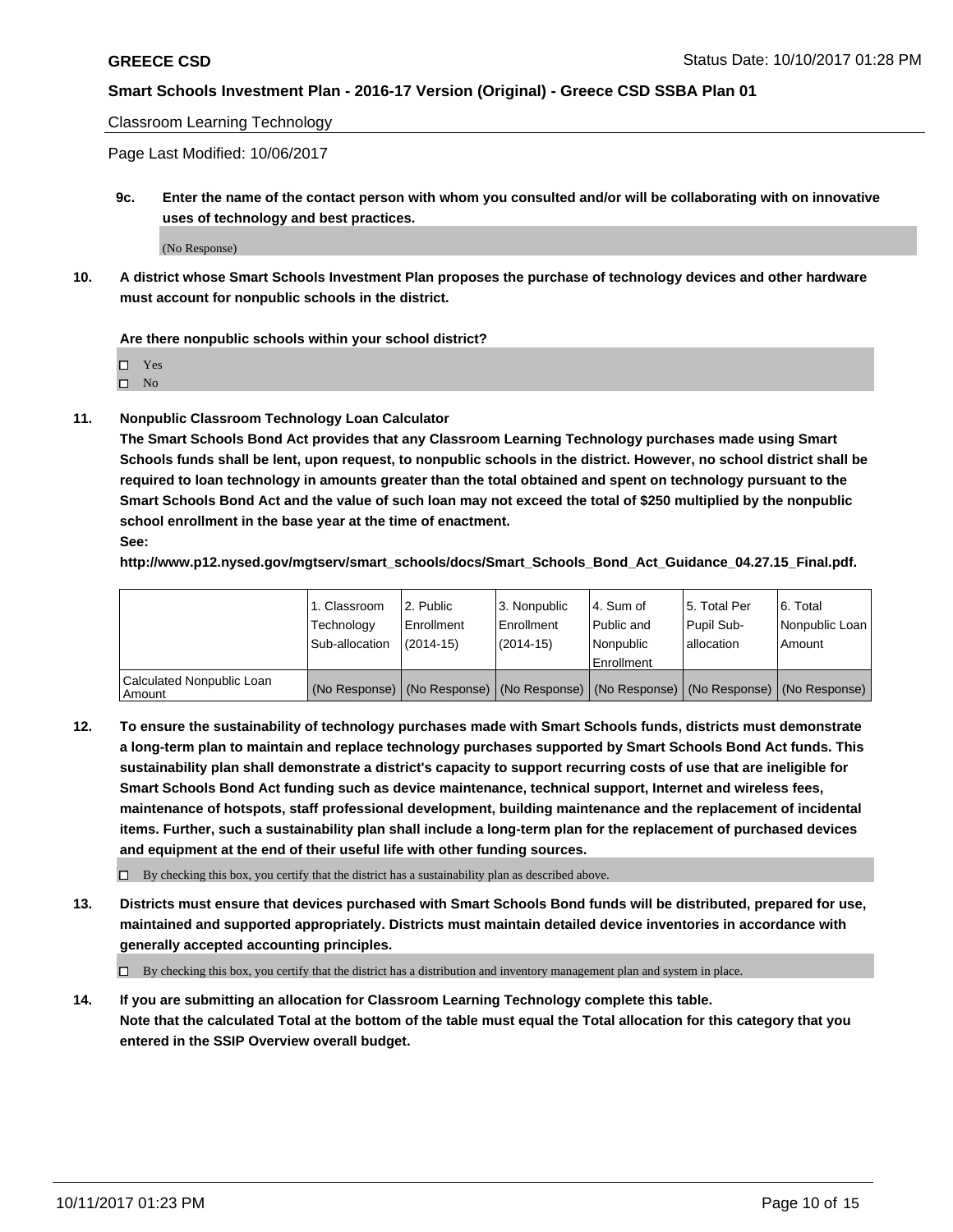### Classroom Learning Technology

Page Last Modified: 10/06/2017

|                         | Sub-Allocation |
|-------------------------|----------------|
| Interactive Whiteboards | (No Response)  |
| Computer Servers        | (No Response)  |
| Desktop Computers       | (No Response)  |
| Laptop Computers        | (No Response)  |
| <b>Tablet Computers</b> | (No Response)  |
| <b>Other Costs</b>      | (No Response)  |
| Totals:                 | 0              |

**15. Please detail the type, quantity, per unit cost and total cost of the eligible items under each sub-category. This is especially important for any expenditures listed under the "Other" category. All expenditures must be capital-bond eligible to be reimbursed through the SSBA. If you have any questions, please contact us directly through smartschools@nysed.gov.**

**Please specify in the "Item to be Purchased" field which specific expenditures and items are planned to meet the district's nonpublic loan requirement, if applicable.**

**NOTE: Wireless Access Points that will be loaned/purchased for nonpublic schools should ONLY be included in this category, not under School Connectivity, where public school districts would list them.**

| Select the allowable expenditure | Iltem to be Purchased | Quantity      | Cost per Item | <b>Total Cost</b> |
|----------------------------------|-----------------------|---------------|---------------|-------------------|
| type.                            |                       |               |               |                   |
| Repeat to add another item under |                       |               |               |                   |
| each type.                       |                       |               |               |                   |
| (No Response)                    | (No Response)         | (No Response) | (No Response) | (No Response)     |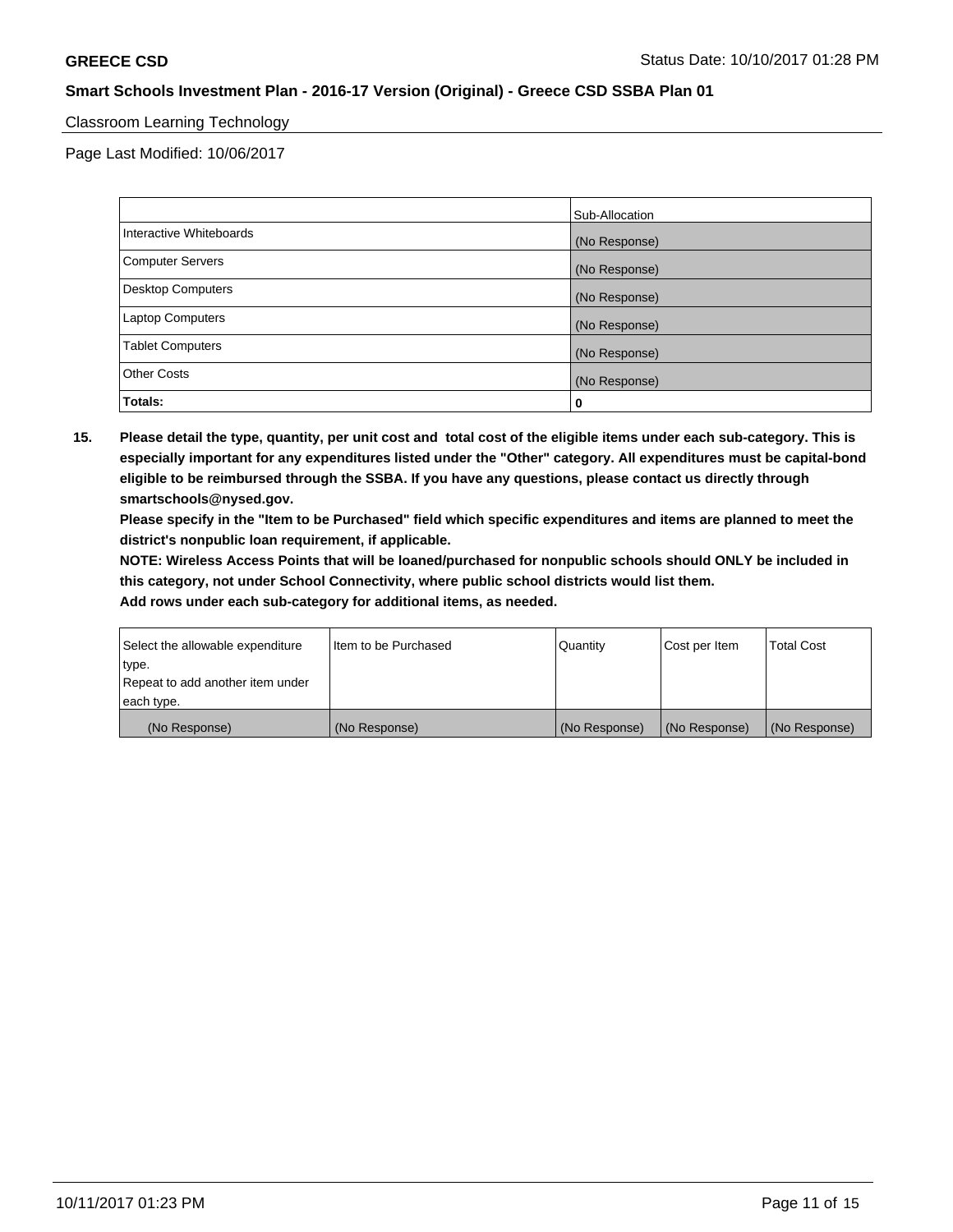#### Pre-Kindergarten Classrooms

Page Last Modified: 10/06/2017

**1. Provide information regarding how and where the district is currently serving pre-kindergarten students and justify the need for additional space with enrollment projections over 3 years.**

(No Response)

- **2. Describe the district's plan to construct, enhance or modernize education facilities to accommodate prekindergarten programs. Such plans must include:**
	- **Specific descriptions of what the district intends to do to each space;**
	- **An affirmation that pre-kindergarten classrooms will contain a minimum of 900 square feet per classroom;**
	- **The number of classrooms involved;**
	- **The approximate construction costs per classroom; and**
	- **Confirmation that the space is district-owned or has a long-term lease that exceeds the probable useful life of the improvements.**

(No Response)

**3. Smart Schools Bond Act funds may only be used for capital construction costs. Describe the type and amount of additional funds that will be required to support ineligible ongoing costs (e.g. instruction, supplies) associated with any additional pre-kindergarten classrooms that the district plans to add.**

(No Response)

**4. All plans and specifications for the erection, repair, enlargement or remodeling of school buildings in any public school district in the State must be reviewed and approved by the Commissioner. Districts that plan capital projects using their Smart Schools Bond Act funds will undergo a Preliminary Review Process by the Office of Facilities Planning.**

**Please indicate on a separate row each project number given to you by the Office of Facilities Planning.**

| Project Number |  |
|----------------|--|
| (No Response)  |  |

**5. If you have made an allocation for Pre-Kindergarten Classrooms, complete this table.**

**Note that the calculated Total at the bottom of the table must equal the Total allocation for this category that you entered in the SSIP Overview overall budget.**

|                                          | Sub-Allocation |
|------------------------------------------|----------------|
| Construct Pre-K Classrooms               | (No Response)  |
| Enhance/Modernize Educational Facilities | (No Response)  |
| <b>Other Costs</b>                       | (No Response)  |
| Totals:                                  | 0              |

**6. Please detail the type, quantity, per unit cost and total cost of the eligible items under each sub-category. This is especially important for any expenditures listed under the "Other" category. All expenditures must be capital-bond eligible to be reimbursed through the SSBA. If you have any questions, please contact us directly through smartschools@nysed.gov.**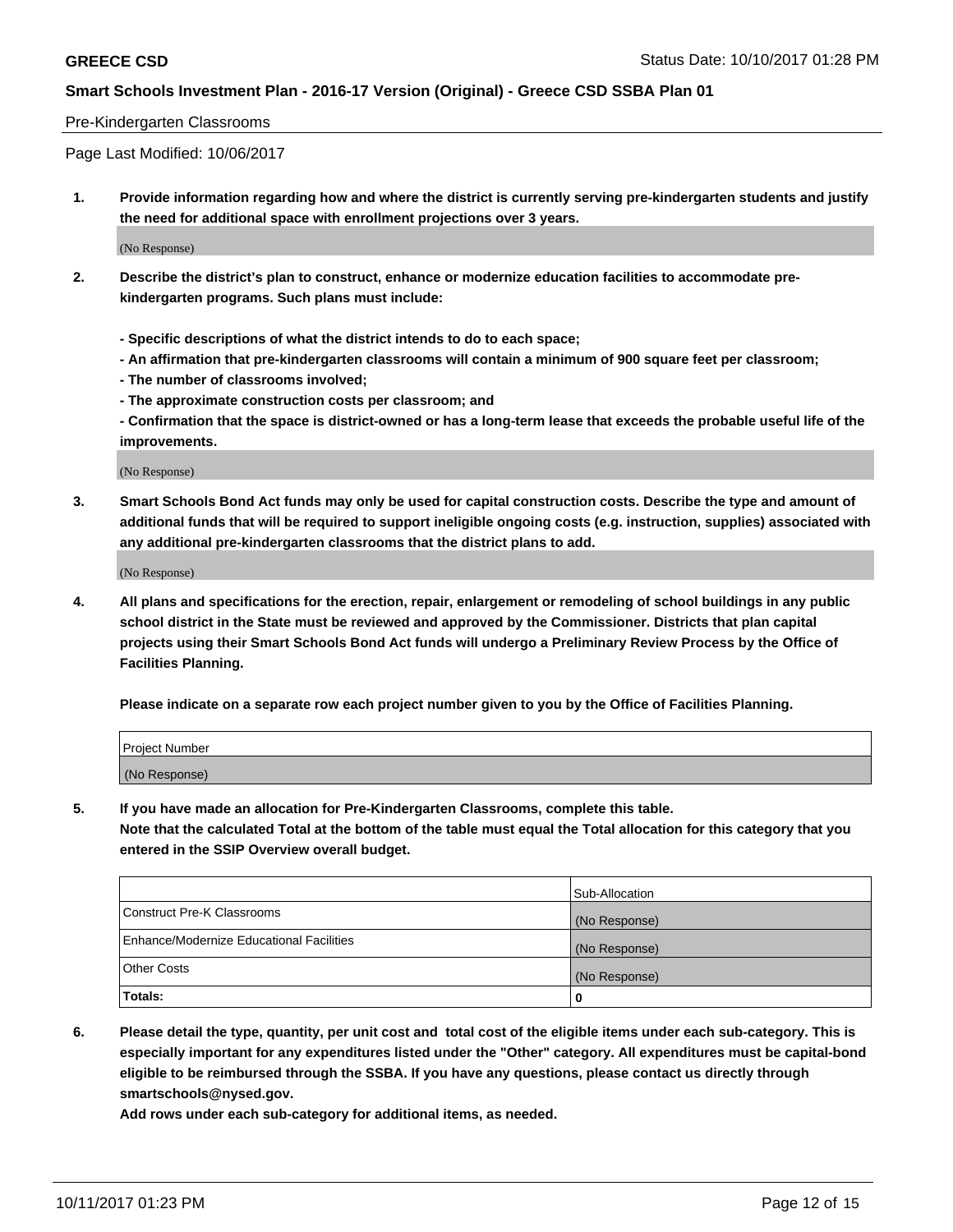# Pre-Kindergarten Classrooms

Page Last Modified: 10/06/2017

| Select the allowable expenditure | Item to be purchased | Quantity      | Cost per Item | <b>Total Cost</b> |
|----------------------------------|----------------------|---------------|---------------|-------------------|
| type.                            |                      |               |               |                   |
| Repeat to add another item under |                      |               |               |                   |
| each type.                       |                      |               |               |                   |
| (No Response)                    | (No Response)        | (No Response) | (No Response) | (No Response)     |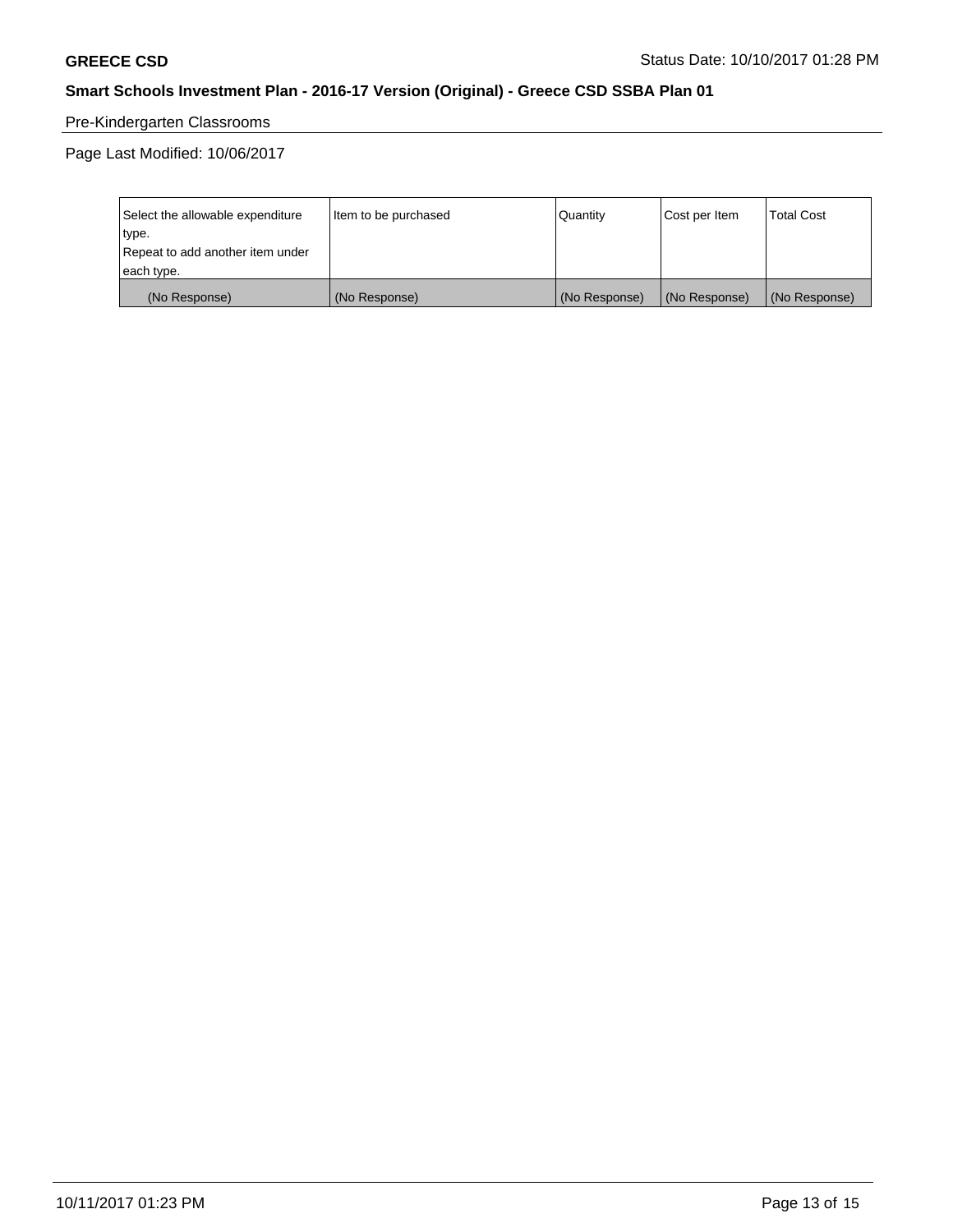#### Replace Transportable Classrooms

Page Last Modified: 10/06/2017

**1. Describe the district's plan to construct, enhance or modernize education facilities to provide high-quality instructional space by replacing transportable classrooms.**

(No Response)

**2. All plans and specifications for the erection, repair, enlargement or remodeling of school buildings in any public school district in the State must be reviewed and approved by the Commissioner. Districts that plan capital projects using their Smart Schools Bond Act funds will undergo a Preliminary Review Process by the Office of Facilities Planning.**

**Please indicate on a separate row each project number given to you by the Office of Facilities Planning.**

| <b>Project Number</b> |  |
|-----------------------|--|
| (No Response)         |  |

**3. For large projects that seek to blend Smart Schools Bond Act dollars with other funds, please note that Smart Schools Bond Act funds can be allocated on a pro rata basis depending on the number of new classrooms built that directly replace transportable classroom units.**

**If a district seeks to blend Smart Schools Bond Act dollars with other funds describe below what other funds are being used and what portion of the money will be Smart Schools Bond Act funds.**

(No Response)

**4. If you have made an allocation for Replace Transportable Classrooms, complete this table. Note that the calculated Total at the bottom of the table must equal the Total allocation for this category that you entered in the SSIP Overview overall budget.**

|                                                | Sub-Allocation |
|------------------------------------------------|----------------|
| Construct New Instructional Space              | (No Response)  |
| Enhance/Modernize Existing Instructional Space | (No Response)  |
| <b>Other Costs</b>                             | (No Response)  |
| Totals:                                        | 0              |

**5. Please detail the type, quantity, per unit cost and total cost of the eligible items under each sub-category. This is especially important for any expenditures listed under the "Other" category. All expenditures must be capital-bond eligible to be reimbursed through the SSBA. If you have any questions, please contact us directly through smartschools@nysed.gov.**

| Select the allowable expenditure | Item to be purchased | Quantity      | Cost per Item | <b>Total Cost</b> |
|----------------------------------|----------------------|---------------|---------------|-------------------|
| type.                            |                      |               |               |                   |
| Repeat to add another item under |                      |               |               |                   |
| each type.                       |                      |               |               |                   |
| (No Response)                    | (No Response)        | (No Response) | (No Response) | (No Response)     |